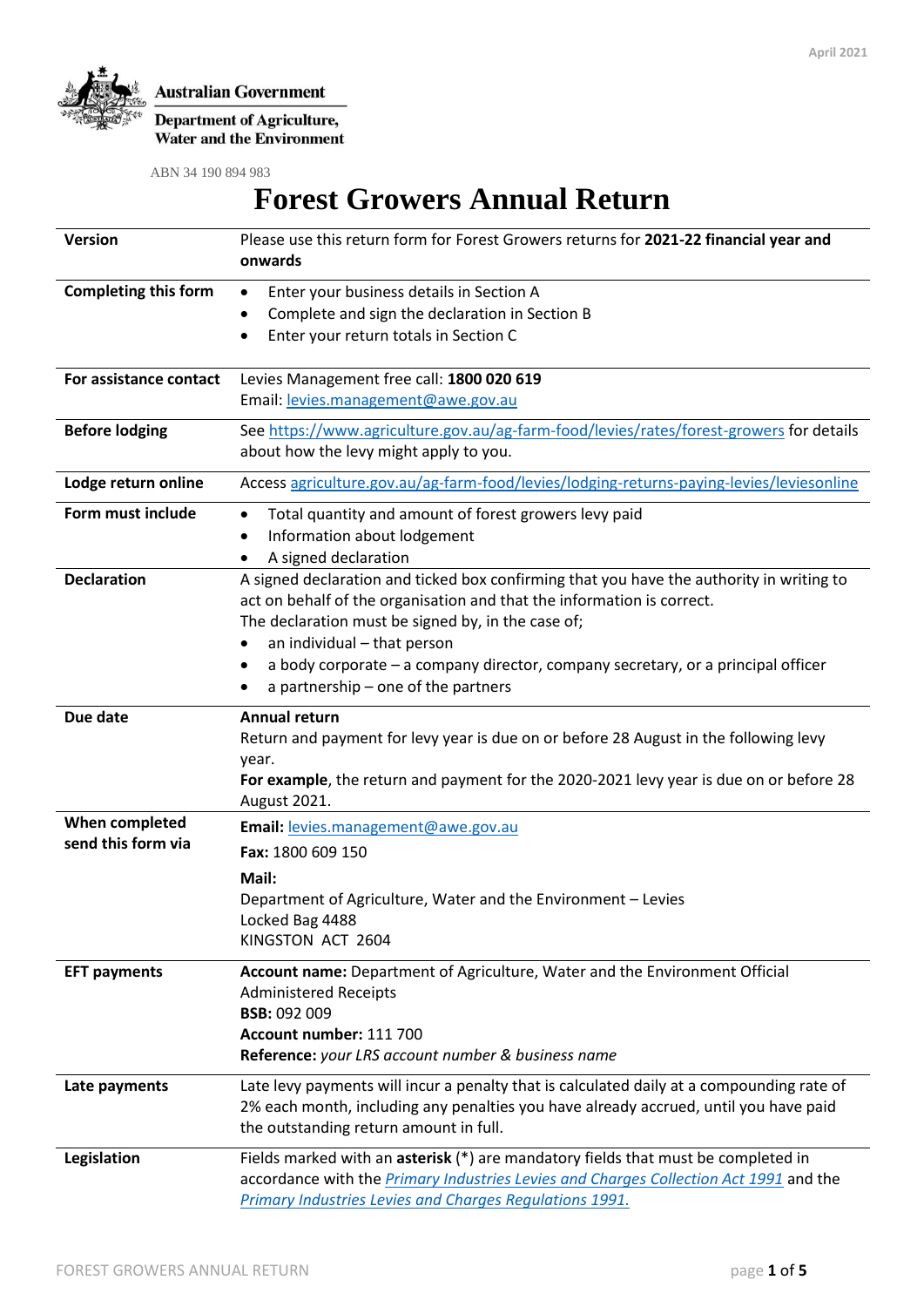

**Australian Government** 

**Department of Agriculture,** Water and the Environment ABN 34 190 894 983

## **Forest Growers Annual Return**

## SECTION A: Lodgement details

| LRS account number                                                                                                                                                                                                               | Levy period ended* |    |  |  |  |  |  |  |
|----------------------------------------------------------------------------------------------------------------------------------------------------------------------------------------------------------------------------------|--------------------|----|--|--|--|--|--|--|
| Please note that your LRS account number is required for account management purposes.                                                                                                                                            |                    |    |  |  |  |  |  |  |
| <b>ABN</b>                                                                                                                                                                                                                       | ACN*               |    |  |  |  |  |  |  |
| Name*                                                                                                                                                                                                                            |                    |    |  |  |  |  |  |  |
| Please note that name can be either the name of a company or an individual. Please use whichever is most relevant.                                                                                                               |                    |    |  |  |  |  |  |  |
| Address*                                                                                                                                                                                                                         |                    |    |  |  |  |  |  |  |
| Postal Address*                                                                                                                                                                                                                  |                    |    |  |  |  |  |  |  |
| Phone                                                                                                                                                                                                                            | Fax                |    |  |  |  |  |  |  |
| Email                                                                                                                                                                                                                            |                    |    |  |  |  |  |  |  |
| Method of payment: EFT   Cheque   Money Order                                                                                                                                                                                    | Levy paid*         | \$ |  |  |  |  |  |  |
|                                                                                                                                                                                                                                  |                    |    |  |  |  |  |  |  |
| <b>SECTION B: Declaration</b>                                                                                                                                                                                                    |                    |    |  |  |  |  |  |  |
| Declaration: I declare that to the best of my knowledge the information contained on this return form and any<br>attachments is correct in every essential detail. Giving false or misleading information is a criminal offence. |                    |    |  |  |  |  |  |  |
| First name*<br>Title                                                                                                                                                                                                             | Last name*         |    |  |  |  |  |  |  |
| I have the authority to sign this declaration as a director, secretary or principal officer of the body<br>corporate, partner, owner or other person, authorised in writing to act on behalf of this organisation.               |                    |    |  |  |  |  |  |  |
| Signature*                                                                                                                                                                                                                       | Date*              |    |  |  |  |  |  |  |

OFFICE USE ONLY

Date: Return ID: Signed: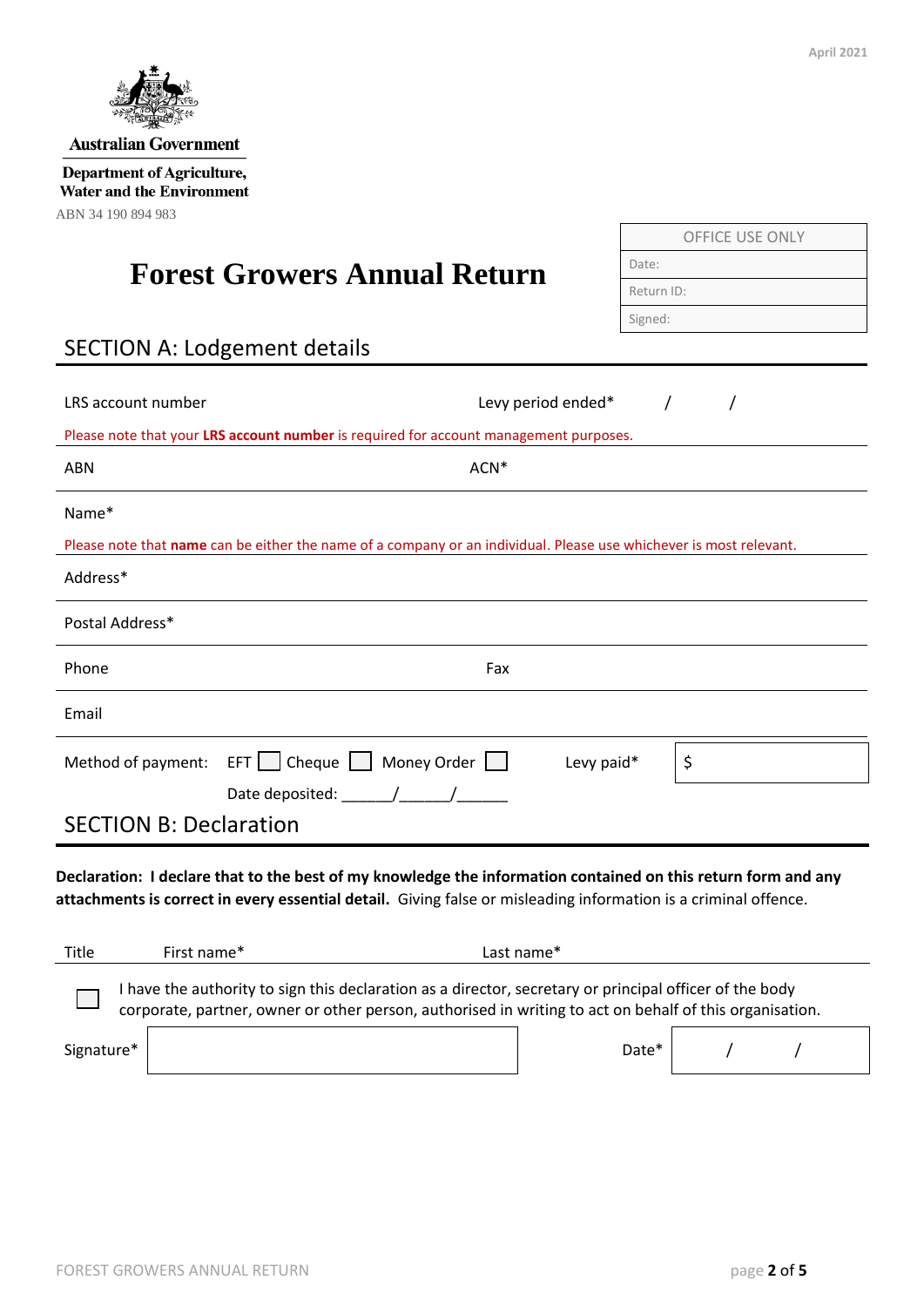

#### **Australian Government**

**Department of Agriculture, Water and the Environment** 

ABN 34 190 894 983

## SECTION C: Total quantity and levy details

**Section 1: Forest Growers Levy** (excludes quantities reported in Section2)

| <b>Type</b>                   | Commodity                 | LMU | (i)<br><b>TOTAL quantity of logs</b><br>received or<br>processed/produced/b<br>ought/sold (m3) | (i)<br>Exempt<br>logs | $(i)+(ii)=(iii)$<br><b>Quantity of</b><br>leviable logs (m3) | (iv)<br>Levy rate<br>(Cents/m3) | $(iii) \times (iv) =$<br>Levy<br>payable/paid<br>(\$) |
|-------------------------------|---------------------------|-----|------------------------------------------------------------------------------------------------|-----------------------|--------------------------------------------------------------|---------------------------------|-------------------------------------------------------|
| <b>Plantation</b><br>Logs     | <b>Exotic</b><br>Softwood | 083 | 19a                                                                                            | 19 <sub>b</sub>       | 19                                                           | 5.5<br>cents/m3                 | \$<br>A                                               |
|                               | Other                     | 083 | 20a                                                                                            | 20 <sub>b</sub>       | 20                                                           | 5.5<br>cents/m3                 | \$<br>B                                               |
| <b>Other logs</b>             |                           | 083 | 16a                                                                                            | 16 <sub>b</sub>       | 16                                                           | 5 cents/ $m3$                   | $\mathsf{C}$<br>\$                                    |
| SECTION 1 SUB TOTAL A + B + C |                           |     |                                                                                                |                       |                                                              | \$                              |                                                       |

#### **Section 2: State and Territory voluntary (levy equivalent) contributions paid**

| <b>Type</b>            | LMU | Quantity of logs on which levy<br>equivalent is paid (m3) | <b>Amount paid</b> |  |
|------------------------|-----|-----------------------------------------------------------|--------------------|--|
| <b>Plantation logs</b> | 083 | 17                                                        |                    |  |
| <b>Other logs</b>      | 083 | 18                                                        | D<br>E.            |  |
|                        |     | Total $(A + B + C + D + E)$                               |                    |  |

GST is not applied to Australian Government levies and charges.

**NOTE:** State and Territory bodies may choose to pay their voluntary contributions direct to FWPA.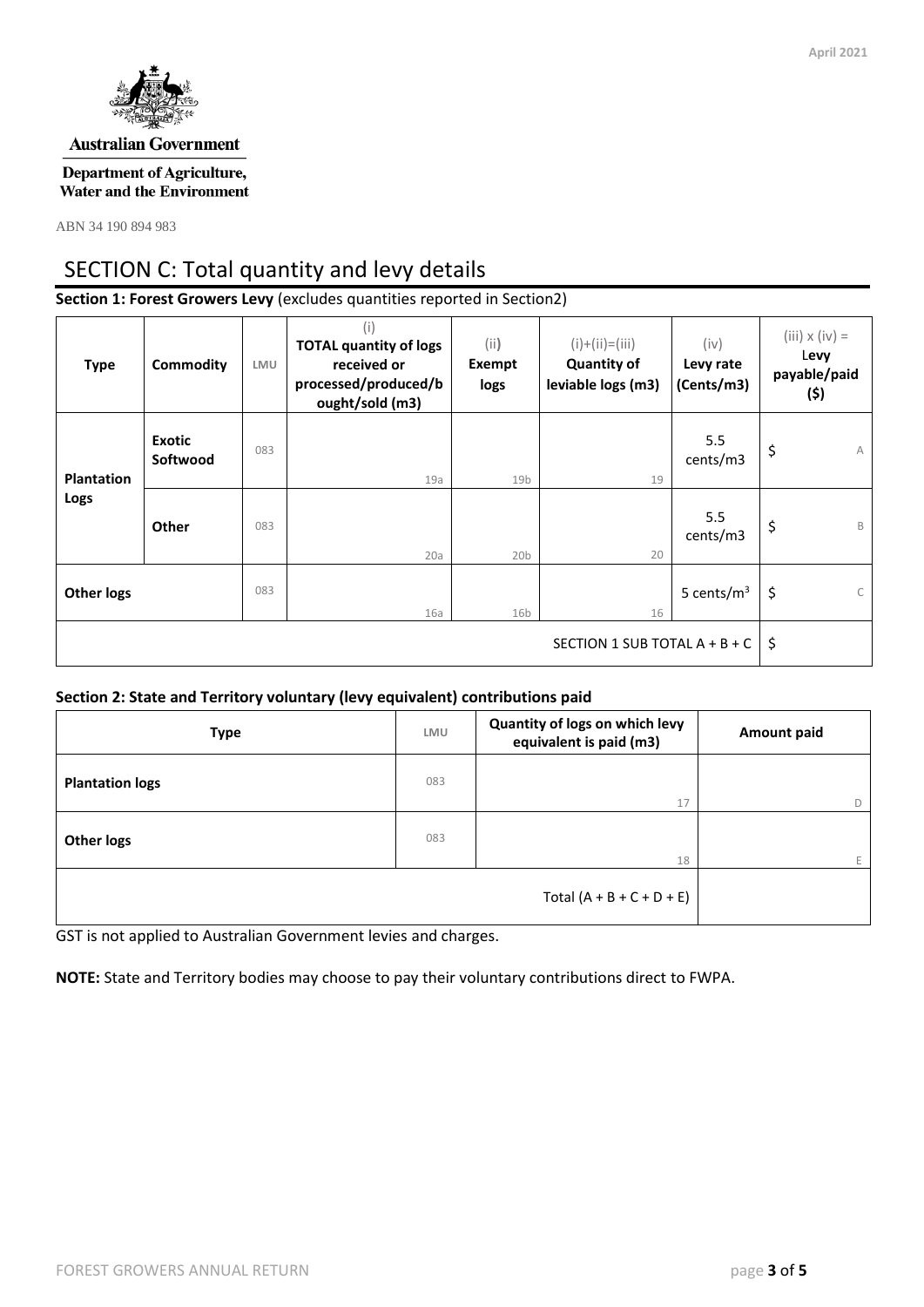# **Information about Forest Logs Producers**

|                                                                                                                                                              |                                                            | Name of forestry processor, first purchaser, buying agent or selling agent who deals in plantation or other logs |                         |            |                              |                             |    |                |
|--------------------------------------------------------------------------------------------------------------------------------------------------------------|------------------------------------------------------------|------------------------------------------------------------------------------------------------------------------|-------------------------|------------|------------------------------|-----------------------------|----|----------------|
|                                                                                                                                                              |                                                            |                                                                                                                  |                         |            | Page                         |                             | of |                |
|                                                                                                                                                              | Business identifying number (ACN, ABN, etc. if applicable) | LRS account number                                                                                               | Quarter/Year Ended      | Year       |                              |                             |    |                |
|                                                                                                                                                              |                                                            |                                                                                                                  | 20                      |            |                              |                             |    |                |
| Producer's                                                                                                                                                   |                                                            |                                                                                                                  |                         |            |                              | <b>Quantity of leviable</b> |    |                |
|                                                                                                                                                              | <b>Full Name</b>                                           | <b>Postal Address</b>                                                                                            | Postcode                |            | Type/Category                | $\log s$ (m <sup>3</sup> )  |    | Levy paid (\$) |
| <b>ABN or ACN</b>                                                                                                                                            |                                                            |                                                                                                                  |                         |            |                              |                             |    |                |
|                                                                                                                                                              |                                                            |                                                                                                                  |                         |            | Plantation - Exotic Softwood |                             |    |                |
|                                                                                                                                                              |                                                            |                                                                                                                  |                         |            | Plantation - Other           |                             |    |                |
|                                                                                                                                                              |                                                            |                                                                                                                  |                         |            | Other Logs                   |                             |    |                |
|                                                                                                                                                              |                                                            |                                                                                                                  |                         |            | Plantation - Exotic Softwood |                             |    |                |
|                                                                                                                                                              |                                                            |                                                                                                                  |                         |            | Plantation - Other           |                             |    |                |
|                                                                                                                                                              |                                                            |                                                                                                                  |                         |            | Other Logs                   |                             |    |                |
|                                                                                                                                                              |                                                            |                                                                                                                  |                         |            | Plantation - Exotic Softwood |                             |    |                |
|                                                                                                                                                              |                                                            |                                                                                                                  |                         |            | Plantation - Other           |                             |    |                |
|                                                                                                                                                              |                                                            |                                                                                                                  |                         |            | Other Logs                   |                             |    |                |
|                                                                                                                                                              |                                                            |                                                                                                                  |                         |            | Plantation - Exotic Softwood |                             |    |                |
|                                                                                                                                                              |                                                            |                                                                                                                  |                         |            | Plantation - Other           |                             |    |                |
|                                                                                                                                                              |                                                            |                                                                                                                  |                         |            | Other Logs                   |                             |    |                |
|                                                                                                                                                              |                                                            |                                                                                                                  |                         |            | Plantation - Exotic Softwood |                             |    |                |
|                                                                                                                                                              |                                                            |                                                                                                                  |                         |            | Plantation - Other           |                             |    |                |
|                                                                                                                                                              |                                                            |                                                                                                                  |                         |            | Other Logs                   |                             |    |                |
|                                                                                                                                                              |                                                            |                                                                                                                  |                         |            | Plantation - Exotic Softwood |                             |    |                |
|                                                                                                                                                              |                                                            | If you require more space, please print this page again and number sequentially.                                 | Sub Total for this page |            | Plantation - Other           |                             |    |                |
|                                                                                                                                                              |                                                            |                                                                                                                  |                         | Other Logs |                              |                             |    |                |
|                                                                                                                                                              |                                                            |                                                                                                                  |                         |            |                              |                             |    |                |
| <b>TOTAL</b><br>The total quantity of leviable logs $(m^3)$ and levy paid (\$) should match the sums of the amounts in <b>Section 1</b> of your return form. |                                                            |                                                                                                                  |                         |            |                              |                             |    |                |